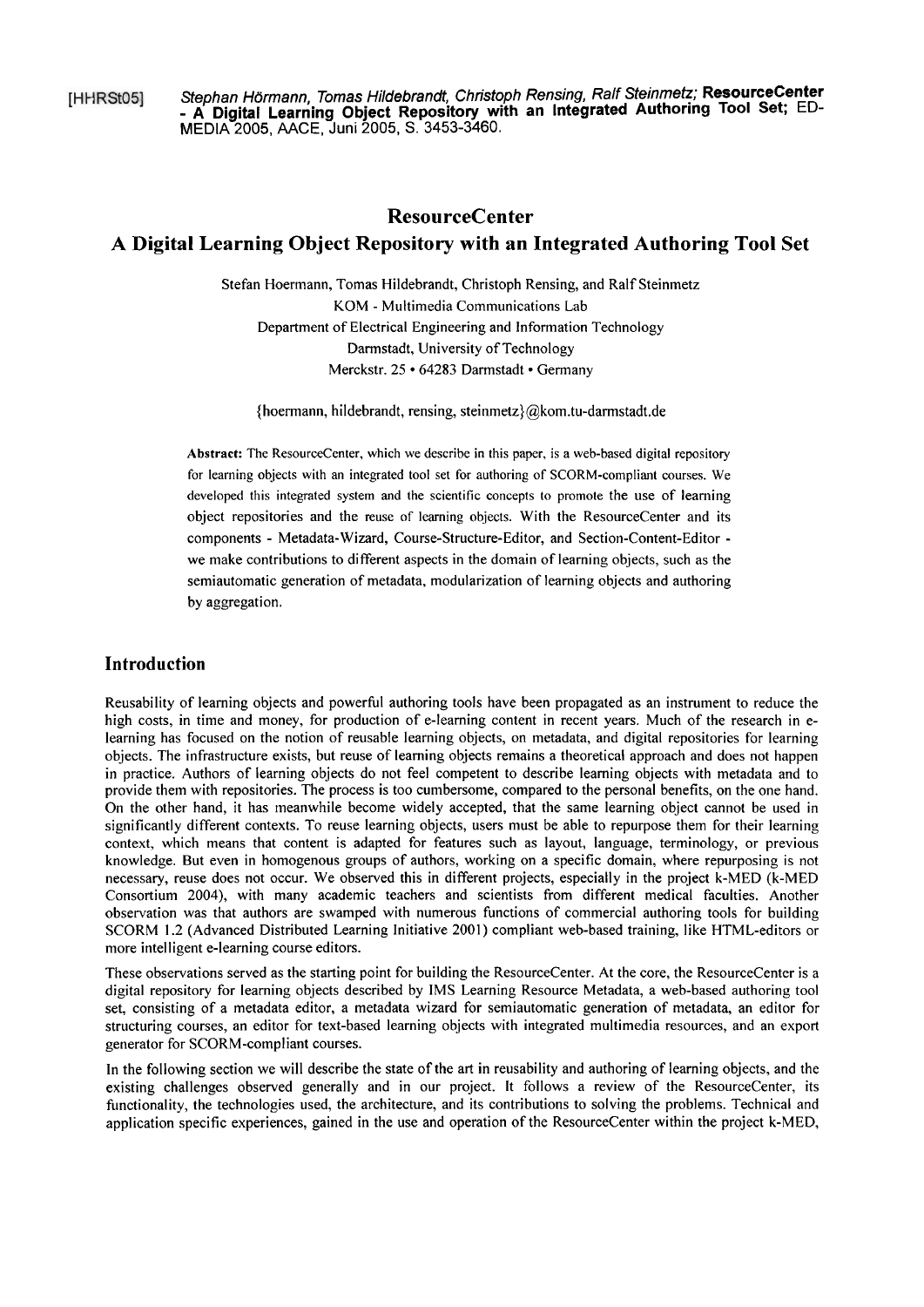are presented afterwards. The paper ends with a conclusion and an outlook regarding intended extensions.

## **Reuse and Authoring of Learning Objects**

#### Reuse of Learning Objects - Digital Repositories, Metadata, Modularization

The technological base requirement, necessary to allow the reuse of learning objects, is a digital repository for learning objects (LOS), called a Learning Object Repository (LOR) in general. The LOR Stores learning objects from different users described by metadata, which support the indexing of, and the search for objects. The functionality of such LORs that manage content is beyond the scope of standard database systems, they allow for example, authorization, provide different searching capabilities, and advanced configuration management. Many efforts have been made recently to implement LORs (Neven & Duval 2002), and especially to define metadata models and standards. Much effort has been put into LO-research by the ARIADNE Foundation (ARIADNE Foundation 2004). Ariadne provides a variety of tools. The core tools, especially the Knowledge-Pool-System, a LOR, allow indexing, Storage, and search of various Learning Objects (Duval et. al. 2001). Examples of other LORs are Multimedia Educational Resource for Learning and Online Teaching (MERLOT) (Merlot 2004), the SMETE Digital Library (SMETE 2004), Campus of Alberta Repository of Educational Objects (CAREO) (Careo 2004) and DSpace (DSpace Federation 2004), which is used, e.g. by the MIT Open Content Initiative and is also not restricted to learning objects. A complex overview is given in (Neven & Duval 2002). With respect to LORs, the IMS Global Learning Consortium Working Group Digital Repository lnteroperability (DRI) (IMS Global Learning Consortium 2004) specifies a reference model for digital repositories (IMS Global Learning Consortium 2003), not specialized for learning objects.

In the metadata area, the most significant standard is the IEEE Learning Objects Metadata Standard (LOM) (IEEE Learning Technology Standards Committee 2002), finalized by the IEEE LTSC in 2002. LOM defines 58 data elements structured in 9 categories, each of which Covers specific aspects, such as technical or educational characteristics to describe learning objects. LOM is almost identical to IMS Learning Resource Meta-data Information Model 1.2.1. More general, and not specialized for learning objects, is the Dublin Core (DC) metadata element set that defines 15 metadata elements.

Despite the existence of LORs and metadata editors, authors do not feel competent to place their learning objects in repositories and to describe them by metadata, unless they are forced to do so or if they have a commercial interest. The extra amount of effort to add metadata to their L0 is too big and no culture of reuse exists. Reuse of learning objects in different contexts is easier if learning objects are small in granularity than if they are large. But, authors think in lager structures, like lessons or Course chapters, typically, instead of small modules. They are not very familiar with authoring small learning objects. These common observations correspond to our experience in different projects. So authors place, if at all, only larger learning objects in LORs and not smaller ones.

To sum up, different challenges exist, and they are the subject of our research:

- acquisition of metadata has to be simplified or replaced by semiautomatic generation,
- big learning objects have to be split into small objects, which are stored in LORs,
- authors have to be forced to use LORs or should use LORs in a transparent manner.

These aspects are a subset of those in (Duval & Hodgins 2003).

#### Authoring of Learning Objects

Various formats of learning objects exist. They range from presentations in ppt-format and text documents in pdfformat to e-lectures with integrated videos and annotated presentation slides, or complex courses. Some of these are stored in content packages, as specified in the SCORM specification. The range of e-learning authorware and editors is as broad as the types of formats which are involved in e-learning. An accepted classification for authoring tools does not exist. For production of SCORM-compliant learning objects, we can distinguish between HTML editors with learning specific extensions, e.g. Macromedia Dreamweaver with Coursebuilder, and specialized authoring tools for web-based trainings, which can be distinguished, again into page-based tools, e.g. Click2Learn Toolbook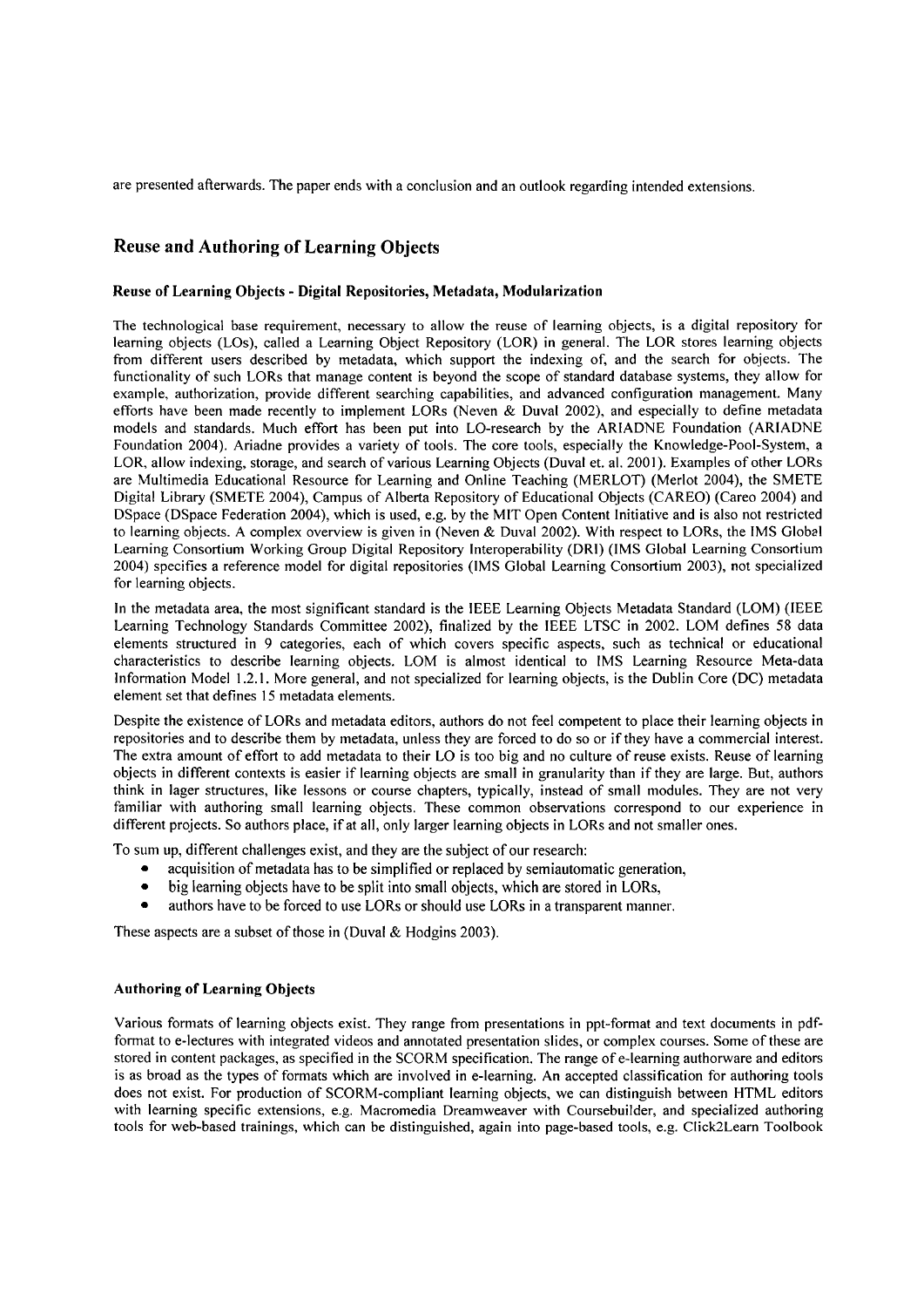Instructor, flow chart based tools, e.g. Macromedia Authorware, and timing diagram based, e.g. Macromedia Director or Adobe After Effects. Format converters, which convert a Microsoft Office document in a SCORMcompliant LOS also exist, but they are only of limited use.

All these tools offer an extensive set of functions which, in many cases, demand too much of the authors. Authors cannot concentrate on the textual structure and the textual content; they have to worry about formatting and layout, about media specific tasks and also about didactical structure. This complexity is reduced by using templates, and defining the format and/or the didactical structure. The drawback of using such templates is that authors can be limited with respect to the content. We experienced this, when we offered a Set of fixed Dreamweaver templates to the authors in our project. Another disadvantage is that authors have the opportunity to define the formatting themselves, which results in inhomogeneous layouts of the resulting learning objects. In addition, these tools use different proprietary formats and have a document form which does not support modularization and reuse.

XML editors are, in addition, presently proposed as authoring tools for learning objects. The representation of learning objects in XML allows the creation of structured content, the description of its semantic meaning and the manipulation of the content in various ways to achieve different educational outputs. These are many advantages, but, existing XML-editors are not user-friendly. Authors should have XML skills to use them.

Another major problem is the reauthoring or repurposing of existing learning objects for use in different contexts. Authoring tools do not support repurposing in different dimensions, like layout, didactics, or language and they do not support modularization and aggregation of LOS. Content is not designed to be repurposed, source documents are not available, content and formatting information is not separated.

Two great aspects, among many others, remaining in the area of authoring should be pointed out here: Namely, the provision of simple authoring tools, especially to generate XML-based learning objects, and the definition of a learning object content model and data structures which will allow repurposing.

# **The ResourceCenter**

The ResourceCenter is a digital repository for LOS of any type and granularity described by IMS Learning Resource Metadata and a set of tools supporting the author's work of building SCORM-compliant courses. The major goal was to integrate authoring tools in a digital repository, managing the authored content in a layout-independent, XML-based data model. This is our approach to deal with the problems and challenges described in the sections above. Figure 1 shows the use cases without the integration of authoring functionalities in the Repository and the use cases using the ResourceCenter.



a) Use Cases without integration of authoring in ResourceCenter b) Use Cases with integration of authoring in ResourceCenter

**Figure** 1: Use Cases for an author

Besides this, a major goal was to implement simple workflows that support authors when creating and structuring a course, and when editing section content and adding media resources to sections with nearly transparent creation of metadata. Every creation or upload process, even if it is a course, section, table, or media resource, creates a metadata record and forces the author to describe the L0 with a minimal Set of metadata information to create a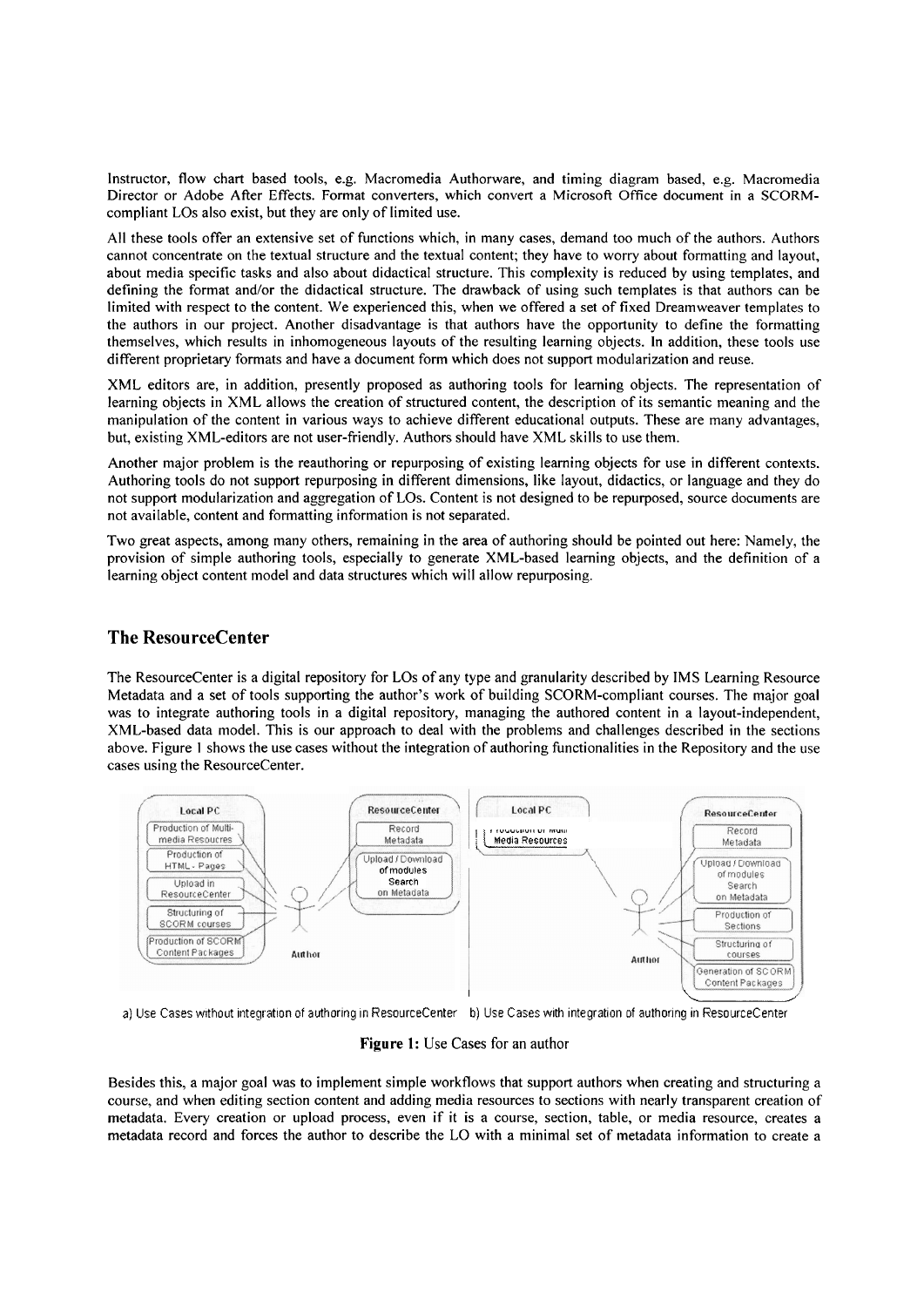SCORM-compliant metadata record with help from the Metadata Wizard. The Metadata Wizard gathers information from the user profile, the resources themselves, and from the context in the workflow. Finally, the ResourceCenter offers a function which exports a course to a SCORM-compliant file.

## **Functionalities of the ResourceCenter**

By integrating authoring tools in a repository for learning objects, the main functionalities of the ResourceCenter are:

- managing of resources upload, download, searching, description by metadata  $\bullet$
- authoring of resources course structuring, section authoring  $\bullet$
- $\bullet$ administration of resources, user accounts, and profiles

In the following, we describe the authoring tools, the Course-Structure Editor, and the Section-Content Editor in depth.

The Course-Structure editor allows the author to organize sections in a hierarchical course structure. Therefore they create empty sections or queries for sections in the repository and add them to their structure. Functions which manipulate the course structure, directly accessible with the editors toolbar, are (Fig. 2) "Add empty section", "Insert section from the repository", "Move section up or down in the structure", "Increase or decrease the indent of a section (implies chapters)", "Cut and paste sections", "Remove sections from the structure"

Finally, the export function can be found on the toolbar of the editor. It triggers the SCORM export, which creates a SCORM-compliant content package. The author can save the course package to the local hard disk and import it to any SCORM-compliant LMS.

|                            | V Http://locahost.0000/rc/authoring/courseedtor/pageeditor/edit.do<br>C Go   C.                         |                          |  |
|----------------------------|---------------------------------------------------------------------------------------------------------|--------------------------|--|
|                            |                                                                                                         |                          |  |
| PResource Center - k-MED 2 |                                                                                                         | o                        |  |
| $km$ ed                    |                                                                                                         | Logged in as hildebrandt |  |
|                            | ResourceCenter                                                                                          |                          |  |
|                            | Edit Profile<br>Dounloads<br>Help                                                                       | Logaut                   |  |
| 超细胞型                       | <b>Edit Course</b>                                                                                      |                          |  |
|                            | i Title                                                                                                 | がいきょういる                  |  |
| Aisthering<br>My Courses   | demo course v2                                                                                          |                          |  |
| Create New Course          | Description This is a functionality and feature demo course for the PesourceCenter                      |                          |  |
|                            |                                                                                                         |                          |  |
| Resources.<br>Search       | Keyword<br>resourcecenter, demo                                                                         |                          |  |
| Upload                     |                                                                                                         |                          |  |
| Admin Tools                |                                                                                                         |                          |  |
|                            | $\boxtimes$ $\circ$ $\circ$<br>2, 27<br>图图<br>↑ 3<br>$\mathbb{D}$<br><b>Re (R)</b><br>$\alpha$<br>ndir. | œ                        |  |
|                            |                                                                                                         |                          |  |
|                            |                                                                                                         |                          |  |
|                            | add new page<br>r<br>Introduction<br>$\frac{4}{3}$                                                      |                          |  |
|                            | c<br>Workflows<br>$\hat{D}$                                                                             |                          |  |
|                            | €<br>3 Course Editor                                                                                    |                          |  |
|                            | c<br>3.1 Features and Functions<br>r                                                                    |                          |  |
|                            | 4 Page Editor<br>€<br>4.1 Sample Preview                                                                |                          |  |

Figure 2: Screenshot of Course Structure Editor

With the aid of the Section-Content editor, the author can edit and structure text and add media resources of any type in so-called blocks. These blocks are units of text and media resources which belong together. This ensures layoutindependent authoring to permit repurposing. A section can consist of any number of blocks. The author can add a page break between two blocks, to split a section into consecutively numbered HTML pages with the same title.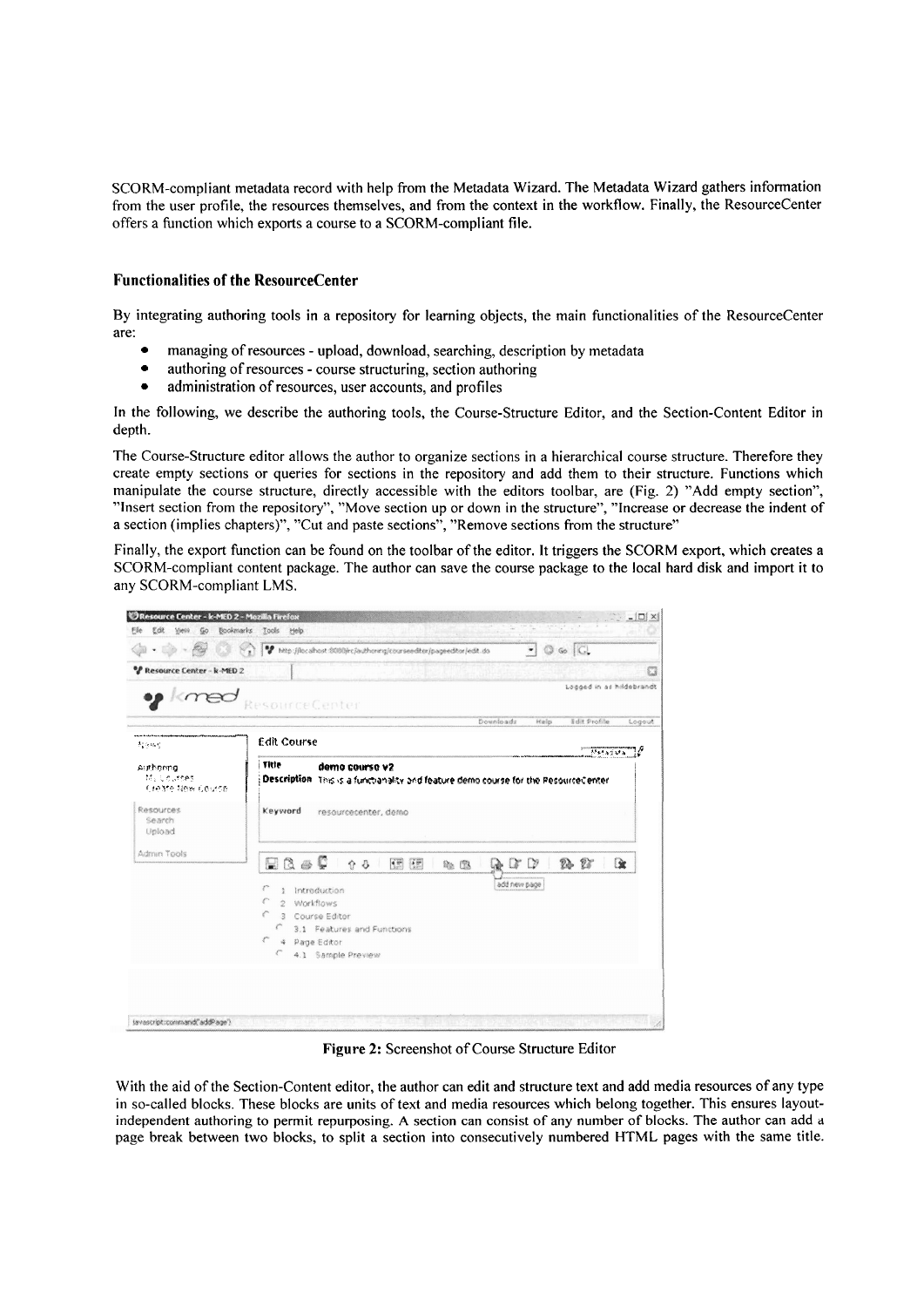Therefore they can use a preview function, which allows the author, at any time, to receive a preview and to browse through the course structure and authored sections. The SCORM course player and the preview function will render all blocks between two page breaks to a single HTML page.

Figure 3 shows the Section-Content editor with one block containing text and an associated media resource. The preview and the export renders the resulting HTML pages with a given layout. This layout can be easily adapted to fulfill other requirements. It consists of an XML transformation and a corresponding cascading style sheet.

In the same way that the course structure editor forces the authors to describe their courses with metadata, the section content editor acquires title, description and keywords from the author. The author's profile and the workflow state are used to fill a complete metadata record, to make the section accessible in the repository. By uploading a media resource to a block, the upload and insert workflow ensures, with the aid of the metadata wizard, a complete metadata record.



Figure 3: Screenshot of Section Content Editor

## Architecture of the ResourceCenter

The ResourceCenter is a Java web application based on the Apache Struts Framework (Apache Software Foundation 2004a). Struts encourages application architecture based on a variation of the Model View Controller (MVC) design paradigm. An Apache Tomcat serves as the servlet container for the ResourceCenter. Beside the ResourceCenter, two other web applications run on Tomcat. These are the XML Database Xindice (Apache Software Foundation 2004b), which holds and manages the Metadata Records, and the context-sensitive Help System. The repository uses the local file system for binary and character resources. User accounts and profiles are stored in the SOL Database. Figure 4 shows the overview of the architecture of the ResourceCenter. The client simply requires up-to-date web browsers.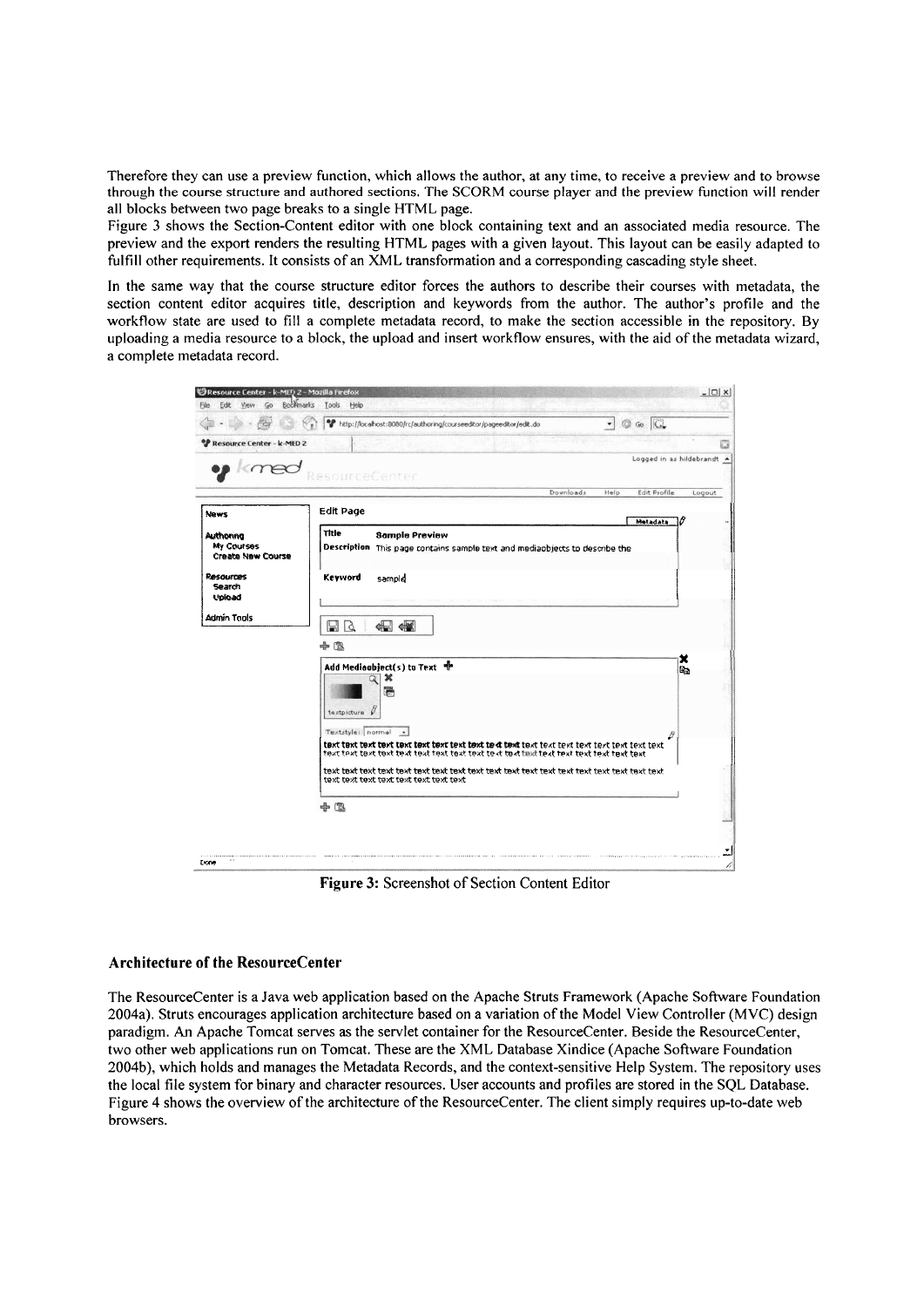

Figure 4: Architecture of ResourceCenter

#### **Benefits**

The ResourceCenter acquires transparent metadata during creation of courses, sections, and tables, and during upload of media resources from the local hard disk to a block. Because of the layout independent sections, authors are able to split sections already in the repository to repurpose it for their personal needs. By integrating authoring workflows in a digital repository for LOs, authors are forced to use the LOR.

In addition, the ResourceCenter comes with an easy to use user interface, and implements authoring workflows, so that authors can focus simply on writing text and linking corresponding media resources.

In summary, the ResourceCenter is a full featured authoring environment that makes many contributions to the different challenges described before.

### **Experiences in the Utilization of the ResourceCenter**

The core functionality of the ResourceCenter: upload of learning objects described by metadata, searching, and download, were implemented in 2003 and have been used in the project k-MED since September 2003. The experiences have been the same as in many projects, as described in the last section. Authors (around 12 experts in medicine education) have been not able to use the repository. They were only interested in building courses with local tools and importing them into the learning management system. In one year, only 200 learning objects have been uploaded to the ResourceCenter, and most of these learning objects were complex courses mostly, as shown in Table 1.

In October 2004, we provided the new ResourceCenter with the extended functionality, described above, and a personal training for authors. In the following two months more than 2000 different resources of different granularity have been uploaded.

| Kind of Learning Object | September '03 till September '04 | October '04 till December '04 |
|-------------------------|----------------------------------|-------------------------------|
| $SCORM - course$        | -65                              |                               |
| Sections of a course    |                                  | 928                           |
| Figures & Animations    |                                  | 840                           |

Table 1: Number of LOs stored in ResourceCenter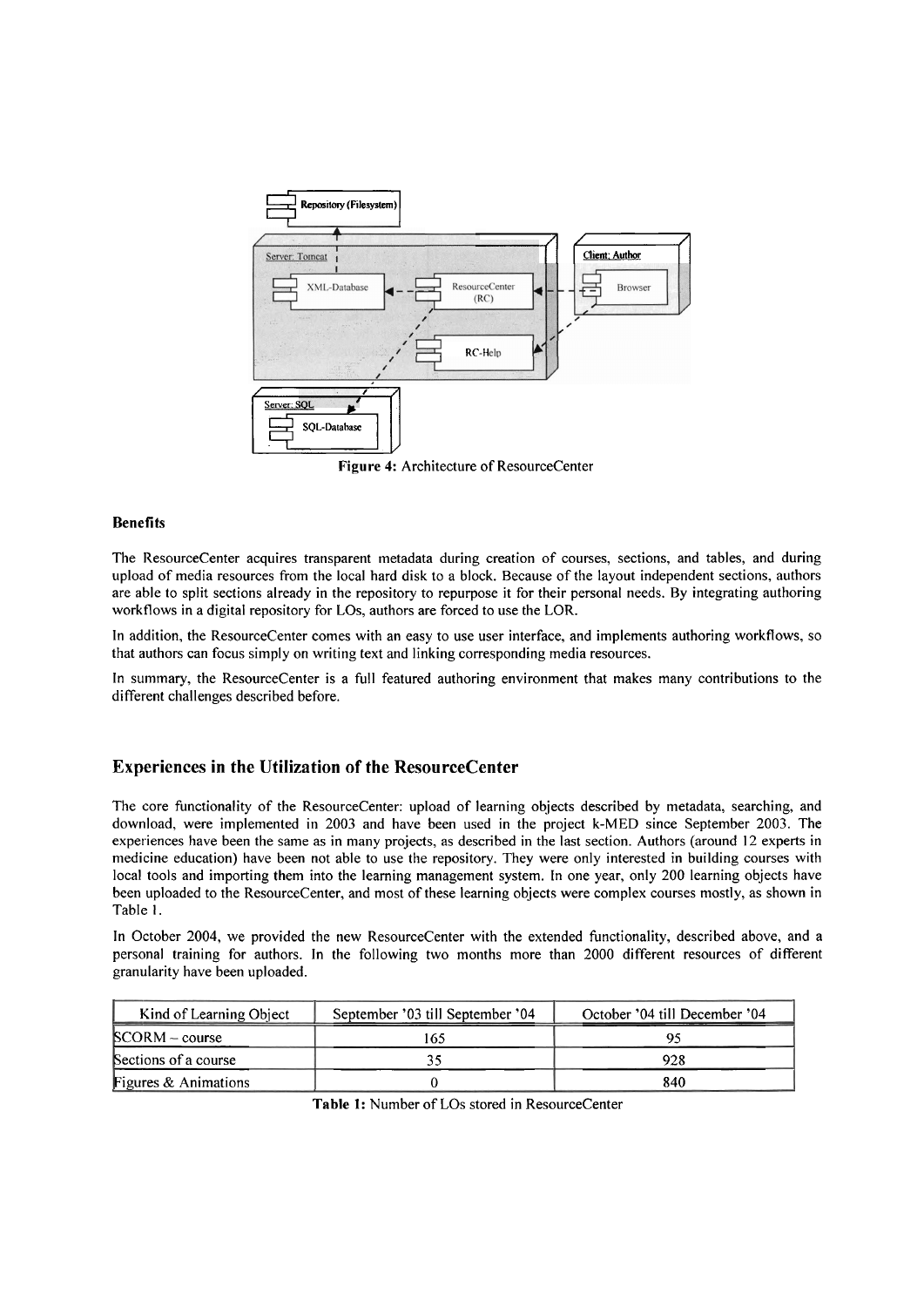Remarkable is, in addition, that learning objects are reused more and more. Presently this observation is based upon individual statements of authors. Measurements have to be made in the future. Authors feel very comfortable with the continuous workflow support of the ResourceCenter and the possibility of creating the learning objects using the authoring tool as part of the ResourceCenter, instead of local complex tools. They are relieved of the burden of formatting the learning objects or adapting the content to a Set of given templates.

Apart from these application-specific experiences, we also gained technological insights. Querying for learning resources in the ResourceCenter does not scale with the number of learning resources, as the results of our measurements in figure *6* shows. In measurements 1 and 2, we measured the duration for querying and displaying of the hits with full text search for a word in the title, description, and keyword of the metadata records. In the case of measurement 1, there were no hits, and in the case of measurement 2, there were 100 hits. For measurements 3 and 4, we indexed all data fields which were relevant for the search, in order to accelerate the search. Since Xindice does not support full text search within the index, we extend the query of measurement 1 and 2, in order to increase the performance by using the index. Therefore, we extended the query of the measurements 3 and 4 by an ANDoperation for a certain learning resource type. Measurements **3** and 4 had no hits and 100 hits, respectively.



**Figure** *6:* Measurements of response times

The measurements show that there are two time-critical parameters when performing queries for learning resources. Measurements 1 and 3 provide information about the duration of the query, depending on the number of metadata records stored in the Xindice database. The comparison shows that response time of the database can be accelerated by using the index up to factor 5. However, since the AND-operation of a word with a certain learning resource type is not frequently given in our scenario, we only rarely encounter this advantage. Measurements 2 and 4 show, compared with the measurements 1 and 3, that the processing of the query results also causes high costs. Here the major part of the costs is caused by the ResourceCenter when displaying the query results. From these results we draw the conclusion that we should not use XML to Store metadata which is relevant to query learning resources and to display the query results. Thereby we avoid expensive operations on DOM. In order to reduce the query time of the database, we will change from Xindice to an SQL database which Supports full-text queries on the index.

In addition to the project k-MED we use the ResourceCenter in a completely different domain, in linguistics. Thereby, we have the Same positive experience: authors feel comfortable with the authoring tools such as those for k-MED.

## **Conclusion and Outlook**

With the ResourceCenter, we have built a digital repository for learning objects with an integrated authoring tool. It makes a very useful contribution to encourage acceptance of the idea of reuse of learning objects. Especially Authoring by Aggregation, as defined in (Duval & Hodgins 2003), is supported. So far we only have provided the